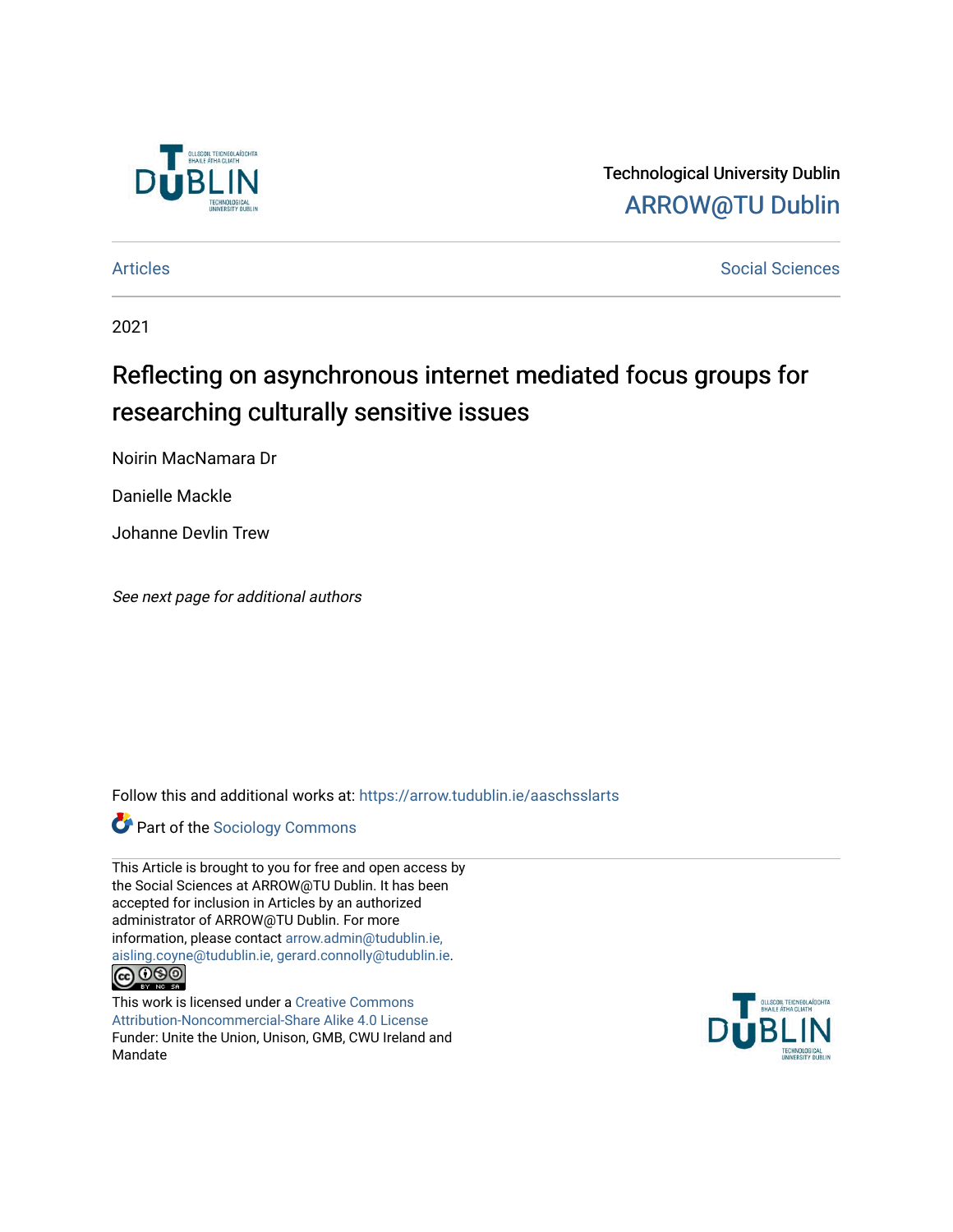## Authors

Noirin MacNamara Dr, Danielle Mackle, Johanne Devlin Trew, Claire Pierson, and Fiona Bloomer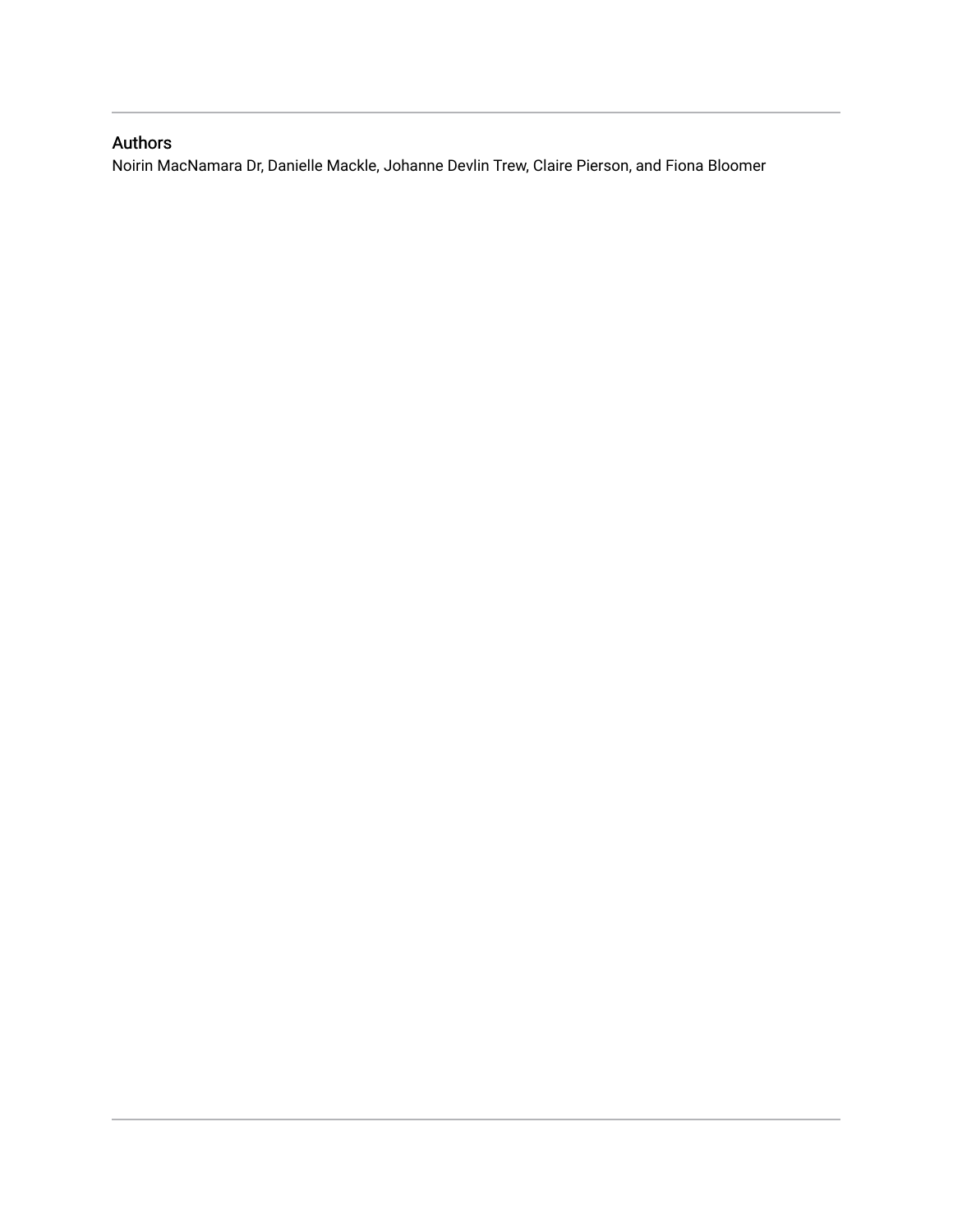





**ISSN: (Print) (Online) Journal homepage:<https://www.tandfonline.com/loi/tsrm20>**

# **Reflecting on asynchronous internet mediated focus groups for researching culturally sensitive issues**

### **Noirin MacNamara, Danielle Mackle, Johanne Devlin Trew, Claire Pierson & Fiona Bloomer**

**To cite this article:** Noirin MacNamara, Danielle Mackle, Johanne Devlin Trew, Claire Pierson & Fiona Bloomer (2021) Reflecting on asynchronous internet mediated focus groups for researching culturally sensitive issues, International Journal of Social Research Methodology, 24:5, 553-565, DOI: [10.1080/13645579.2020.1857969](https://www.tandfonline.com/action/showCitFormats?doi=10.1080/13645579.2020.1857969)

**To link to this article:** <https://doi.org/10.1080/13645579.2020.1857969>



Published online: 09 Dec 2020.

[Submit your article to this journal](https://www.tandfonline.com/action/authorSubmission?journalCode=tsrm20&show=instructions)  $\mathbb{Z}$ 

**III** Article views: 1144



[View related articles](https://www.tandfonline.com/doi/mlt/10.1080/13645579.2020.1857969)  $\mathbb{Z}$ 



 $\bigcirc$  [View Crossmark data](http://crossmark.crossref.org/dialog/?doi=10.1080/13645579.2020.1857969&domain=pdf&date_stamp=2020-12-09) $\mathbb{Z}$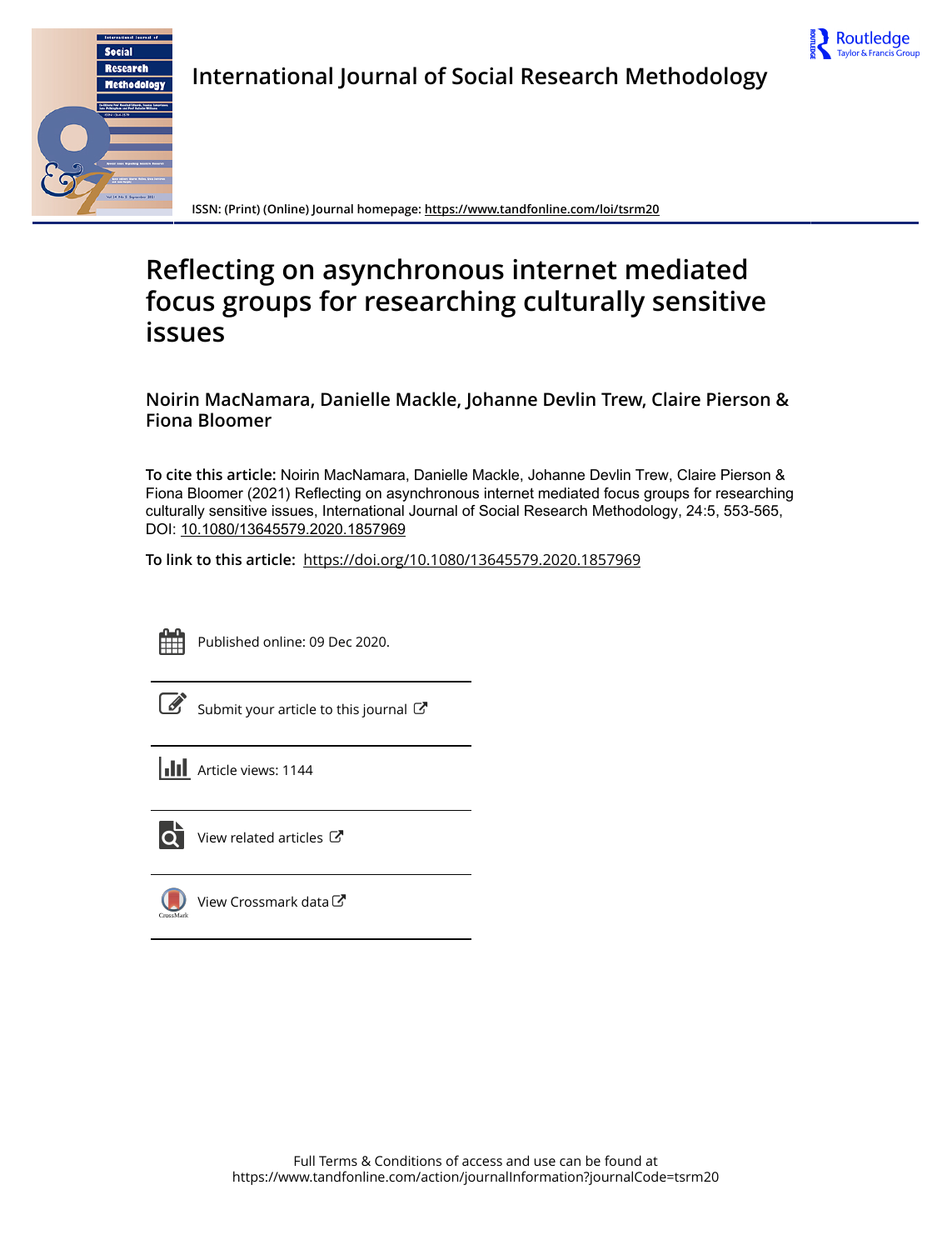

Check for updates

# **Reflecting on asynchronous internet mediated focus groups for researching culturally sensitive issues**

Noirin M[a](http://orcid.org/0000-0002-6220-571X)cNamara **D**, Dani[e](http://orcid.org/0000-0001-7638-6200)lle Mackle **D**, Johanne Devlin Tre[w](http://orcid.org/0000-0003-4563-1239) **D**, Claire Pierso[n](http://orcid.org/0000-0003-0961-7157) D and Fiona Bloome[r](http://orcid.org/0000-0003-3347-6403)<sup>1</sup>

#### **ABSTRACT**

Internet-mediated focus groups (FGs) have become a feature of qualitative research over the last decade; however, their use within social sciences has been adopted at a slower pace than other disciplines. This paper considers the advantages and disadvantages of internet-mediated FGs and reflects on their use for researching culturally sensitive issues. It reports on an innovative study, which utilised text-based asynchronous internet-mediated FGs to explore attitudes to abortion, and abortion as a workplace issue. The authors identify three key elements of text-based asynchronous online FGs as particularly helpful in researching culturally sensitive issues – safety, time and pace. The authors demonstrate how these elements, integral to the actual process, contributed to 'opinion change/evolution' and challenged processes of stigmatisation centred on over-simplification, misinformation as to the incidence of a culturally sensitive issue in a population, and discrimination.

#### **KEYWORDS**

Abortion; online focus groups; qualitative methods; sensitive research

#### **Introduction**

<span id="page-3-5"></span>The development in information technology (IT) has heralded opportunities for researchers to adapt traditional research methods and develop new and innovative ways of engaging with research participants, especially those from 'hidden', 'hard-to-reach' or vulnerable populations (Bryman, [2015](#page-14-0); Tates et al., [2009](#page-14-1)). Quantitative methods, such as surveys have been developed, refined and tested, and the use of IT is now commonplace. This includes face-to-face computer-assisted personal interview methods or online methods using internet-mediated technologies. In contrast, the use of such technology in qualitative methodologies has developed at a slower pace, with uptake across disciplines varying. Although the use of internet-mediated technologies in the social sciences dates back to the 1990s (Rezabek, [2000\)](#page-14-2), adoption has been slower on the whole in contrast to the domains of health, engineering and computer sciences (Hesse-Biber & Griffin, [2013\)](#page-14-3). This article reflects on the innovative use of an internet-mediated approach, text-based online focus groups (FGs), to conduct research on abortion.

<span id="page-3-4"></span><span id="page-3-2"></span><span id="page-3-1"></span><span id="page-3-0"></span>Traditional FGs, conducted on a face-to-face basis, have long been recognised as a reliable and valid method of data collection, particularly for exploring people's views and experiences on an issue (Bryman, [2015](#page-14-0)). Online FGs operate on similar principles in relation to an emphasis on openended questions and discussions amongst participants, with a moderator guiding the discussion. While research may be conducted with already existing public online forums (Jamison et al., [2018](#page-14-4)), where the researcher may choose to maintain both insider/outsider positions simultaneously (Paechter, [2012\)](#page-14-5), online FGs may also be created purposely for a specific time-limited study, as in the present case. Typically, online FGs are conducted in one of two ways: asynchronous groups

<span id="page-3-3"></span>CONTACT Fiona Bloomer **in a state of the School of Applied Social and Policy Sciences, Ulster University,** Newtownabbey, Co Antrim BT37 0QB, Ireland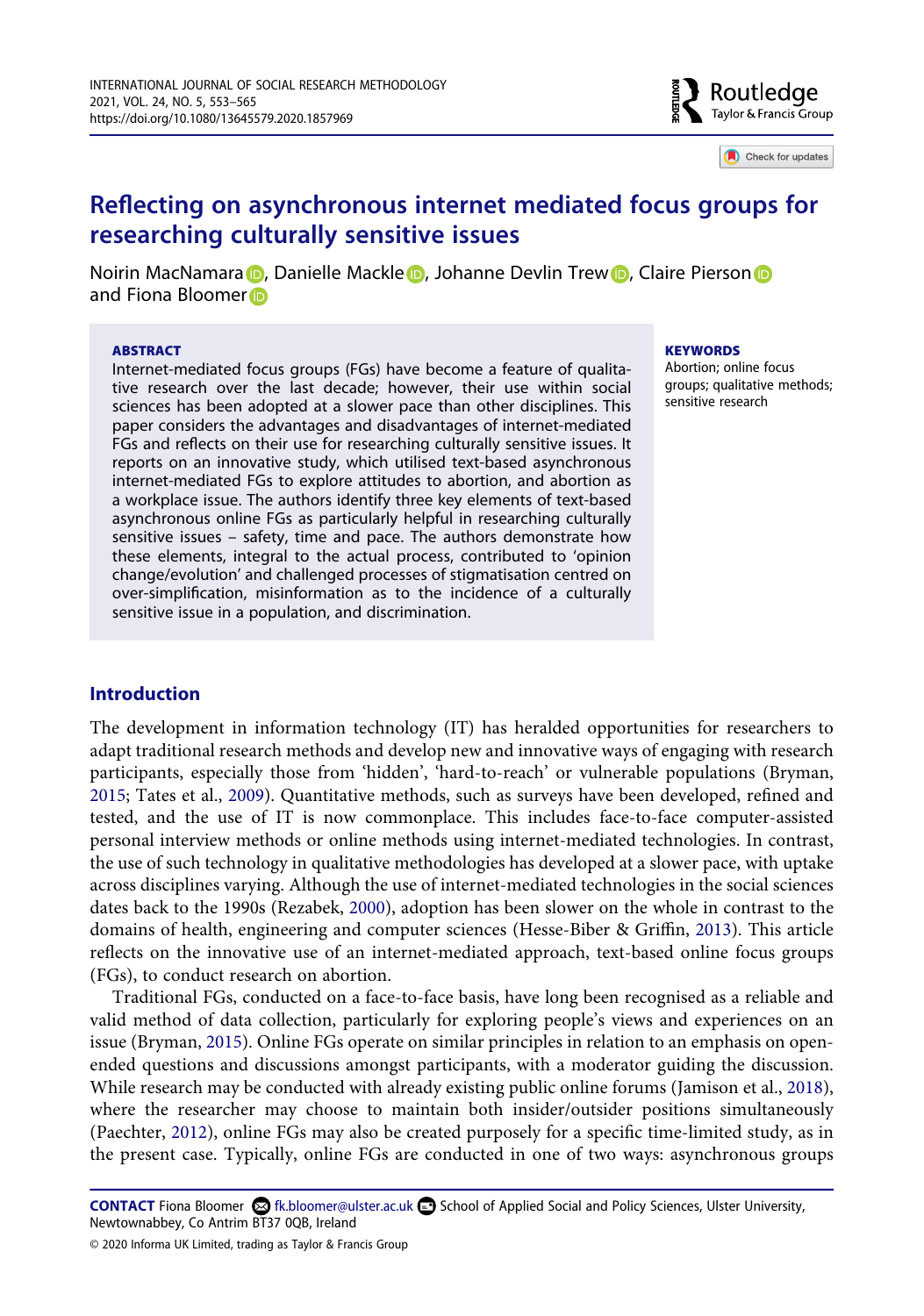<span id="page-4-0"></span>where participants contribute at different times or synchronous groups where participants contribute at the same time. Each has its own strengths and weaknesses, for example, asynchronous groups allow participants to provide responses at a time and pace that is conducive to their own needs, but the immediacy of synchronous groups is lost (Biedermann, [2018](#page-13-0)). This article will focus on the efficacy of an asynchronous text-based online FG when researching abortion.

#### **Abortion as a 'sensitive' issue**

<span id="page-4-6"></span><span id="page-4-2"></span>The way in which abortion is discursively constructed in specific settings is deeply connected to constructions of gender, the role of women, the sanctity of life and the role of the state in supposedly private matters and it is often highly stigmatised (Bloomer et al., [2017a](#page-14-6)). In Northern Ireland (NI) for example, where legislation on abortion has been extremely restrictive until recently, there is a consistent effort by anti-abortion politicians and campaigners to argue that it is necessary to balance and safeguard the 'rights' of the foetus and of pregnant people. In this discourse, women are positioned as vulnerable and incapable of making rational decisions (Pierson & Bloomer, [2017](#page-14-7)). The construction of abortion as a moral issue (rather than a healthcare issue) enables its stigmatisation and this arguably constitutes its 'sensitive' character, particularly in religious and conservative societies. The discursive positioning of the foetus as a separable being with its own 'rights' in antiabortion discourse has no acknowledgement of its dependence on a pregnant person to reach a stage where it is 'separable' (Bloomer et al., [2018](#page-14-8); Pierson & Bloomer, [2018\)](#page-14-9).

<span id="page-4-3"></span>Globally, three processes of abortion stigma have been identified. Firstly, although the decision to have an abortion is complex, and context- and individual-specific, it is over-simplified and its frequency denied through under-reporting and misclassification. Secondly, given this simplification and under-reporting, it is presented as exceptional and women who have abortions can be constructed as deviant and selfish, irresponsible, a murderer, or vulnerable and misguided. Discrimination is the final process of abortion stigma. This can include financial and emotional penalities such as high healthcare fees, loss of employment and verbal or physical abuse (Kumar et al., [2009](#page-14-10): 630). Abortion stigma manifests and is perpetuated through media, governmental and institutional discourses and processes, and at community and individual levels.

<span id="page-4-5"></span><span id="page-4-1"></span>The research objective was to explore attitudes to abortion and identify experiences of abortion as a workplace issue in NI and the Republic of Ireland (ROI) (Bloomer et al., [2017b](#page-14-11)). Due to logistical factors, we decided to conduct this research online. However, upon reflection, we concluded that the use of asynchronous text-based FGs to research culturally sensitive issues can challenge their so-called sensitivity for three key reasons. Participants are firstly relatively anonymous, and secondly they can spend considerably longer discussing the research questions. They can scroll back through previous contributions and respond to multiple participants at their convenience. This allows them to engage in a multi-layered manner. Thirdly, the relatively slow pace of a text-based online asynchronous FG arguably enables the self-reflective construction of meaning. Participants can move beyond the use of stigmatised, stereotypical perspectives, taking time to reflect and then reply, possibly challenging some of their own or others views on abortion. An unintended consequence of the study was participants acknowledging that this allowed for deeper nuance to be considered, from a range of different perspectives. This enabled, for instance, one strident anti-abortion perspective to be modified by the lived experience of those who had needed abortions.

#### **Researching sensitive topics with 'hidden', 'hard-to-reach' or vulnerable populations**

<span id="page-4-4"></span>It is generally understood that research on culturally sensitive topics and with hidden, hard-toreach or vulnerable populations requires special care in planning the methodologies used (Klein et al., [2010](#page-14-12)). Topics such as abortion, rape, HIV and drug abuse, for example, all carry high levels of stigmatisation for those affected, due to the politicisation and polarisation of views and negative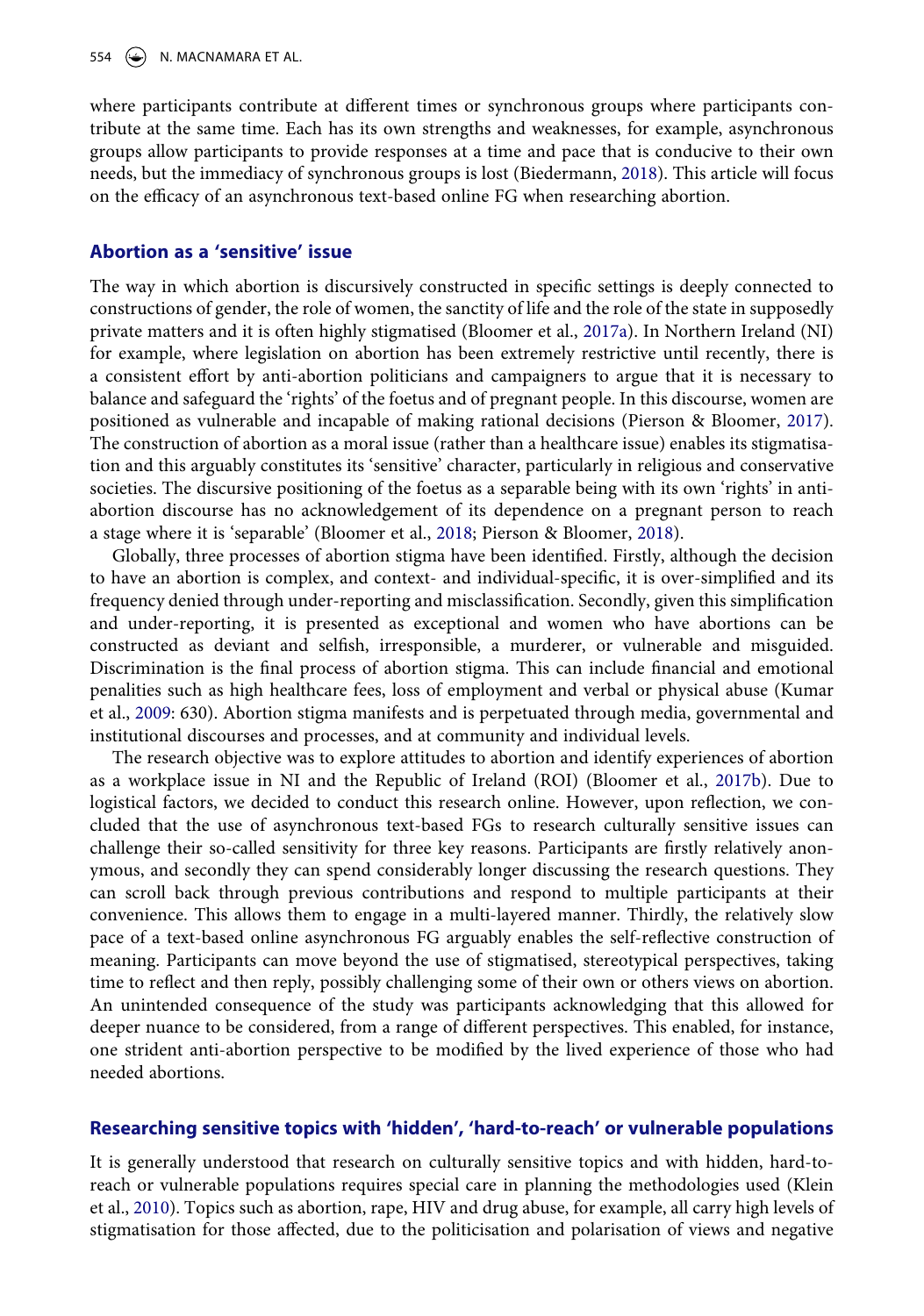<span id="page-5-1"></span>portrayals in the media. Avoiding culturally sensitive research topics is not advocated, however, as it amounts to an evasion of researcher responsibility and risks disempowering populations in society whose voices might otherwise remain unheard (Dempsey et al., [2016\)](#page-14-13). Researchers can both incorporate critical perspectives on the 'sensitivity' of the topic, and prioritise the welfare of the study participants. The goals of the research can be balanced with reduced risk for participants by ensuring confidentiality, enabling respectful interaction and providing supportive interventions. However, regardless of the imposition of external criteria – in this case concerning the politicisation of abortion – which could imply vulnerability on the part of the respondents to this study – the researchers did not wish to make any blanket assumptions that could suggest passivity, lack of agency or patronise individuals (Marsh et al., [2017\)](#page-14-14). The research team acknowledged that respondents came to the study with a range of experiences and emotions: that some individuals assumed to be at risk may not appreciate being labelled as such and might indeed feel empowered by their participation, that others could be vulnerable but not appear so, while still others could be vulnerable due to undisclosed factors unrelated to the topic of research.

<span id="page-5-8"></span><span id="page-5-5"></span><span id="page-5-4"></span>Nevertheless, researchers cannot predict in what ways individual participants might be affected, both positively and negatively, during and following research. In our study on abortion, it was evident that the process of disclosing traumatic memories could be risky for some of the participants. However, some may actually have been drawn to participate precisely because it allowed them to revisit and re-evaluate such difficult experiences (McAdams, [2006](#page-14-15)). Writing or talking about socially negative experiences is particularly associated with well-being as negative emotion from the original experience tends to be lessened in the retelling (Pasupathi et al., [2009](#page-14-16)), while socially negative experiences that remain untold may be harmful as they 'do not have the opportunity to be integrated into the self' (McLean et al., [2007:](#page-14-17)274). The opportunity to create positive meaning from a negative experience (Merrill et al., [2016\)](#page-14-18) was, therefore, a potential unintended positive outcome to the participants of the current study, notwithstanding the inherent risks of such research. Whilst the stigmatisation of abortion was evident in the study, this by no means translated to a blanket negative assessment of abortion per se. As evidenced within the study, for many, abortion was regarded as a normal part of a woman/pregnant person's life and stigmatisation was often associated with criminalisation, religiosity and moral conservatism (Bloomer et al., [2017b](#page-14-11)).

<span id="page-5-7"></span><span id="page-5-6"></span>In the literature more broadly, a series of advantages and disadvantages of online FGs have been identified and are reviewed in the next section.

#### *Advantages*

For the researcher the use of text-based online FGs or a discussion forum, provides a series of advantages. Administration tasks and associated costs of arranging and hosting traditional FGs are diminished. Social distancing rules observed during the Covid-19 pandemic can be adhered to. Online groups tend to be more 'geographically diverse' (Nicholas et al., [2010:](#page-14-19)110) and participants and researchers will not require travel expenses. The text-based nature negates the need for transcription, speeding up the process of analysis and also reduces human error in the transcription process (Boydell et al., [2014:](#page-14-20)208). The reduced costs of data collection are thus commonly identified as a key advantage, as well as high levels of data quality (Tates et al., [2009](#page-14-1)). However, online groups may take longer to conduct, increasing the time required for moderation (Rupert et al., [2017](#page-14-21)).

<span id="page-5-9"></span><span id="page-5-3"></span><span id="page-5-2"></span><span id="page-5-0"></span>From the participant perspective, online FGs remove the need to allow travel time to the venue, anxiety about meeting new people is reduced, and with regard to asynchronous groups they can choose when to contribute and for how long (Fox et al., [2007](#page-14-22):539; Nicholas et al., [2010\)](#page-14-19). The ability to participate from a location of their choosing may be appealing, particularly if they are geographically isolated, or have restricted mobility due to other commitments, health issues or disability (Hesse-Biber & Griffin, [2013](#page-14-3); Madge & O'Connor, [2002\)](#page-14-23). Furthermore, the participant has more control over the process; they can withdraw at any stage without having to explain or make visible their withdrawal (Tates et al., [2009](#page-14-1)).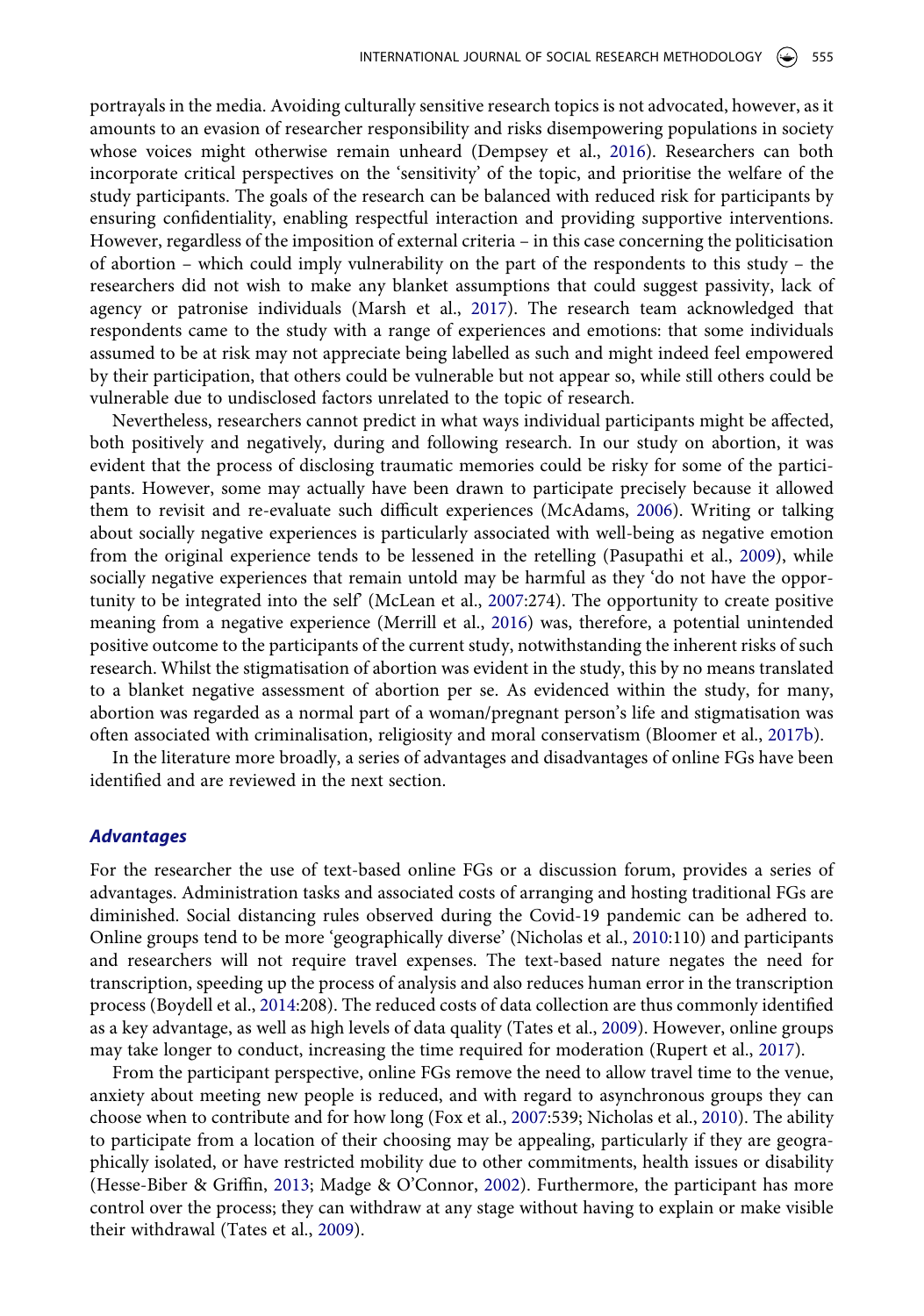556  $\left(\rightarrow\right)$  N. MACNAMARA ET AL.

<span id="page-6-5"></span><span id="page-6-2"></span>In terms of the level of content from participants, studies indicate that the level of anonymity provided via online FGs may lead to increased self-disclosure (Tates et al., [2009](#page-14-1)). In studies where visual anonymity is used, social desirability may be reduced, allowing participants to feel more comfortable voicing their viewpoints (Fox et al., [2007;](#page-14-22) Zwaanswijk & van Dulmen, [2014](#page-15-0)). Participants also have the freedom to offer their views without the risk of being interrupted (Stewart & Williams, [2005](#page-14-24)). For example, Woodyatt et al. [\(2016](#page-15-1)) used both traditional and online FGs to explore intimate partner violence in gay and bisexual relationships. The researchers determined that whilst there was similarity in the themes between the two types of FGs, the online format yielded one additional theme on a sensitive topic insofar as it generated more sharing of indepth stories. The authors conclude that this format may have provided a safer space for participants; allowing participants to be more open with others and to express their disagreements more freely than face-to-face, traditional FGs. These disagreements also led to new topics of conversation and allowed the moderator to take a quiet role, with the discussion flowing more organically (Woodyatt et al., [2016](#page-15-1):746).

<span id="page-6-3"></span><span id="page-6-1"></span>The process of asynchronous written communication has the advantage of 'the absence of communication partners' (Schiek & Ullrich, [2017](#page-14-25):593), who in face-to-face interaction, may react with surprise, shock, hostility, laughter, boredom, or appear not to listen, which can inhibit further communication. In addition, written communication encourages the self-reflective construction of meaning in relation to experiences that are only partially understood and may be fragmentary (ibid.). Online asynchronous FGs provide the opportunity for participants to reflect on what they have contributed, without immediate time pressures from the moderator or other participants and to contribute again to the issue, adding more nuance if desired (Fox et al., [2007](#page-14-22):539; Tates et al., [2009](#page-14-1)). If group members have full access to the text from the online focus group they can assess the clarity of their statements, helping them to evaluate if their views have been sufficiently captured (Nicholas et al., [2010](#page-14-19)). The textual contributions easily lend themselves to forms of narrative analysis (including use of software) that may reveal deeper structures of thought and behaviour linked to recovery or continuing negative health impacts of emotional or traumatic experiences (Badger et al., [2011](#page-13-1)).

<span id="page-6-0"></span>Asynchronous text-based online FGs therefore arguably offer participants a safer space and more time, and they progress at a slower pace. These key elements – safety, time, and pace – are well suited to critical reflection and the evolution of positions in relation to culturally sensitive topics.

#### *Disadvantages*

The primary limitations of online FGs cited in the literature are centred on IT: lack of internet access, lack of familiarity with the format; inaccessible formats for people with diverse needs; and IT problems, either with the participant's own IT system or with the platform used. In text-based online FGs, poor typing skills may hinder participation and the format also removes the possibility of assessing non-verbal behaviour and tone, although participants may use emoticons or abbreviations instead (Fox et al., [2007](#page-14-22)).

The online nature also carries the risk of security breaches (Nicholas et al., [2010\)](#page-14-19). Confidentiality and anonymity cannot be guaranteed. In text-based online FGs participants could, for instance, take screenshots of conversations or copy text and share it outside of the focus group (Hesse-Biber & Griffin, [2013](#page-14-3):45).

<span id="page-6-4"></span>A particular challenge of text-based online FGs is that distress or disengagement cannot be identified using visible or audible cues. However, silence or distinct changes in tone can alert the moderator of the need to intervene and provide additional support to the participant (Hesse-Biber & Griffin, [2013\)](#page-14-3). The moderator thus must be aware of such signs and take action if needed. Dominant participants also require intervention from the moderator (Young et al., [2009](#page-15-2)).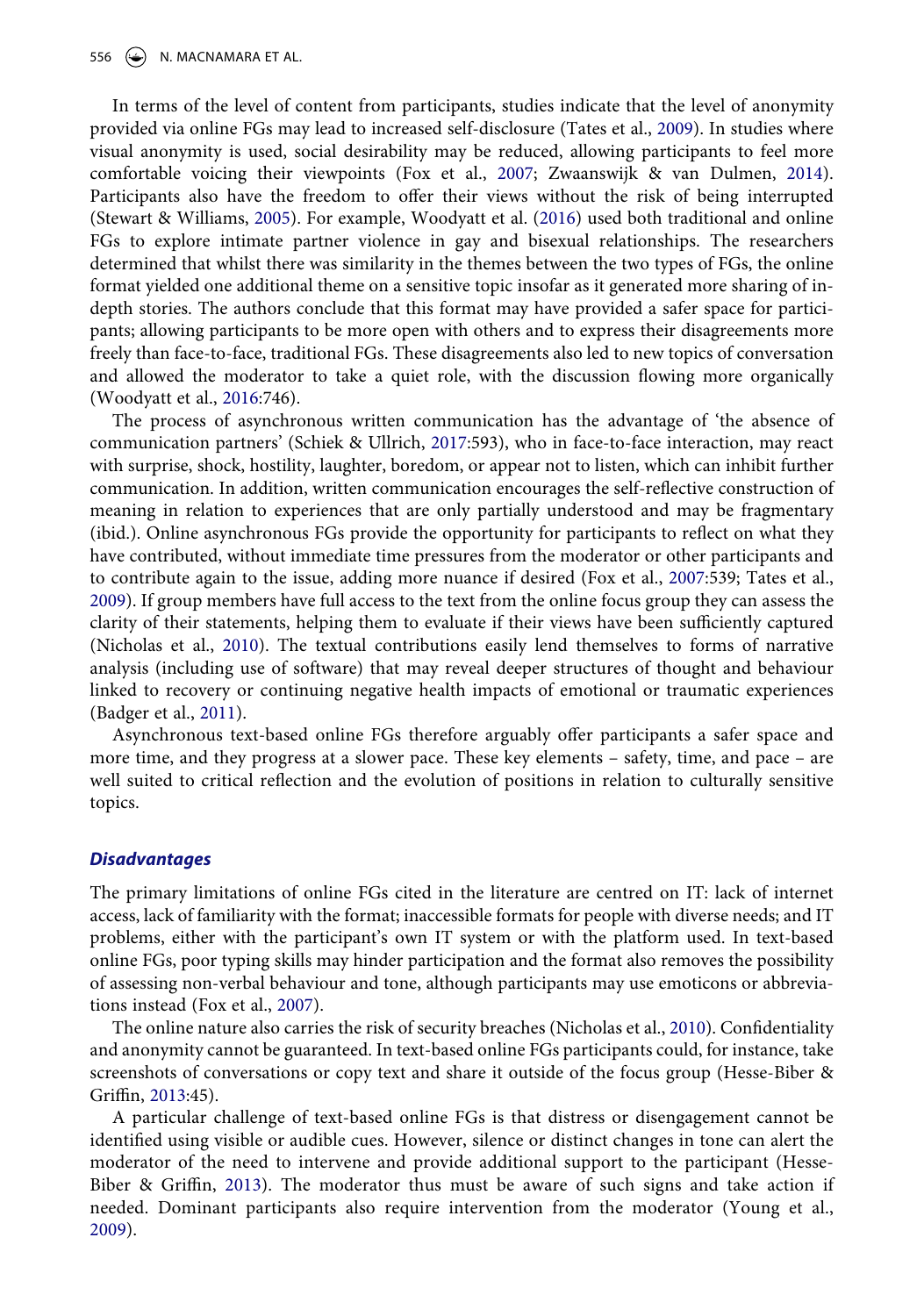#### *Requirements of online focus groups*

The nature of interaction between moderator and participant in online FGs, whilst mediated by technology, requires many of the conditions necessary for traditional groups. Efforts to establish trust at the outset are paramount and guidelines for participation are required, emphasising confidentiality of what is discussed within the group (Boydell et al., [2014](#page-14-20): 210).

Verifying demographic details such as age, gender and race present a particular challenge for online FGs (Boydell et al., [2014;](#page-14-20) Hesse-Biber & Griffin, [2013](#page-14-3)). The risk of participants providing false information may be minimised by the approach used to recruit participants. For instance, a mailing list of members of an organisation/staff or client users may provide access, with invitation to the online group being provided via the institution. Alternatively, the researcher may study an already existing online forum. Caution is required if an existing online forum is very open and susceptible to manipulation (e.g., through the use of bots). Not only will such interference invalidate the research results, they may also cause undue distress to other research participants. Such forums are not well suited to research on culturally sensitive topics.

#### *Description of study*

<span id="page-7-0"></span>The study reported in this article explored the views of trade union members on abortion, on legal reform and on abortion as a workplace issue in NI and the ROI. Whilst there is a breadth of material on attitudes to abortion and legal reform (Altshuler et al., [2015;](#page-13-2) Francome & Savage, [2011](#page-14-26)), the consideration of abortion as a workplace issue is under-researched. Studies on attitudes to abortion and legal reform have ranged from quantitative surveys, to qualitative explorations, typically using face-to-face interviews or FGs. This study was unique in several respects. Firstly, it focused on the views of trade union members on abortion, a distinctly under-researched population. Secondly, it explored abortion as a workplace issue, on which there is a dearth of research. Thirdly and of particular relevance to this article, it made use of asynchronous text-based online FGs to discuss abortion and its associated experiences in two highly restricted legal jurisdictions, NI and ROI. Notably, following the study, both jurisdictions underwent significant legal change resulting in widening access to abortion.

The study was mixed methods in design, comprising a quantitative survey of union members and then a series of asynchronous online FGs. Participants for the survey were recruited through the membership lists of five trade unions: Unite the Union, Unison, GMB, CWU Ireland and Mandate, each of which provided funding for the study. Those participants with direct experience of abortion were asked if they wanted to take part in an online focus group. Direct experience was defined as having had, or having known of, or supported someone who had an abortion.

The research team determined an online method to be most appropriate for logistical reasons as the vast majority of potential participants had access to IT facilities, were spread out geographically and worked a range of different shift patterns (Fox et al., [2007](#page-14-22):539; Nicholas et al., [2010\)](#page-14-19). An online method was also appropriate as the topic under discussion was culturally sensitive. The group discussion format was chosen as the research team were particularly interested in how abortion was talked about from a range of perspectives in group settings (Bryman, [2015](#page-14-0)). The accuracy of demographic information collected was dependent on the honesty of participants and this is a recognised disadvantage of all survey research, including online methods, where participants are not personally known to the researchers (Boydell et al., [2014](#page-14-20)). Lastly, in terms of participation, the research team deemed it highly unlikely that multiple participations by one individual occurred as the project invitation was directly linked to an email address that participants provided once they completed the survey and no duplicate email addresses were present. Completion of the survey itself occurred via a direct link that had been issued to individual trade union members, with the link allowing only one instance of survey completion.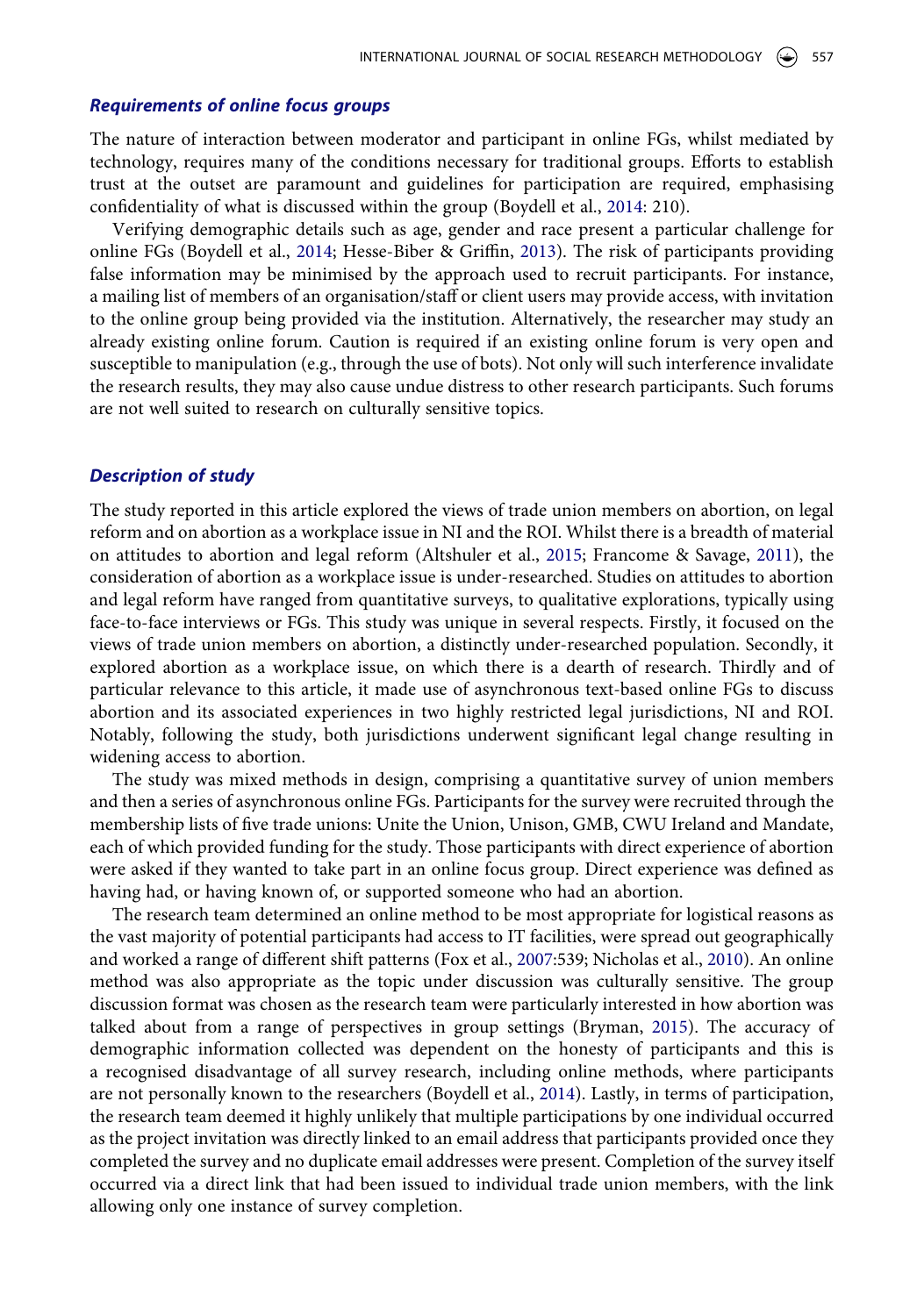#### *Ethics*

Prior to commencing the study ethical approval was sought from Ulster University. This entailed producing a comprehensive project plan; consideration of the design of the study; aims and objectives; and the questions to be used in the FGs. A risk analysis was conducted, and procedures developed should participants disclose information that required an intervention. The research team moderated discussions, and any posts deemed to have used inappropriate terms were removed, their author was contacted, and they were given the opportunity to post again without offensive or inappropriate terms. Throughout the study, the research team were mindful not to make blanket assumptions that could suggest passivity, lack of agency or patronise individuals (Marsh et al., [2017\)](#page-14-14). We were careful not to label particular participants as being at risk, and acknowledged too that we were not able to assess vulnerability of participants if no information on this was disclosed.

<span id="page-8-0"></span>As argued by Blair [\(2016](#page-13-3)) regarding the labelling of the LGBT+ population as 'vulnerable', context is significant when planning research studies on abortion. Whilst the stigmatisation of abortion was evident in wider society, the immediate institutional environment in which the study was planned mediated the degree of sensitivity attributed to the study. The research team sought ethical approval within an environment which was resistant to viewing abortion in and of itself as a sensitive issue. The commissioners of the study took a similar position. This allowed the research team to approach the ethical process being mindful of the context but not being overly cautious. In addition, the institutional policy of positioning ethics as a process and not merely a procedural matter, combined with a feminist ethos in the research team provided ongoing opportunities to consider ethical issues as they arose.

### *Signing on*

Upon completing the survey and agreeing to take part in the FG, the survey platform sent email addresses of participants to the research team. Those signing up to the FG received an email from the project team explaining its purpose, the aims and objectives and the signing on instructions for the platform to be used [\(https://www.discourse.org](https://www.discourse.org)).

As the survey was separate to the FG the research team sought to gather demographic details on participants. Initial questions included age range, gender, and the jurisdiction that they lived in. Around two-thirds of participants provided this information. The demographic information was stored in a spreadsheet maintained by the research team alongside the username for each participant.

### *Guidelines*

As part of the signing on process, a series of guidelines were provided to participants explaining the role of the moderators and how the FGs would be managed. These included the emphasis that the research team wanted to create a safe place for discussions to occur (Bryman, [2015](#page-14-0)). Participants were asked to be respectful of the multiplicity of experiences and to remain courteous and advised that if disagreements occurred participants should focus on the issue and not on an individual and use appropriate language.

In instances of inappropriate behaviour, moderators adopted the same guidelines as the platform provider, emphasising the importance of not engaging with bad behaviour and that moderators would intervene if needed. The guidance stated that possible actions following inappropriate behaviour could include removing content or a user's account.

Participants were also advised that if they were not comfortable sharing their perspective in a group setting they could contact a moderator, all of whom were members of the research team, via a private message on the forum, or by email. The overall principles of the online FGs matched those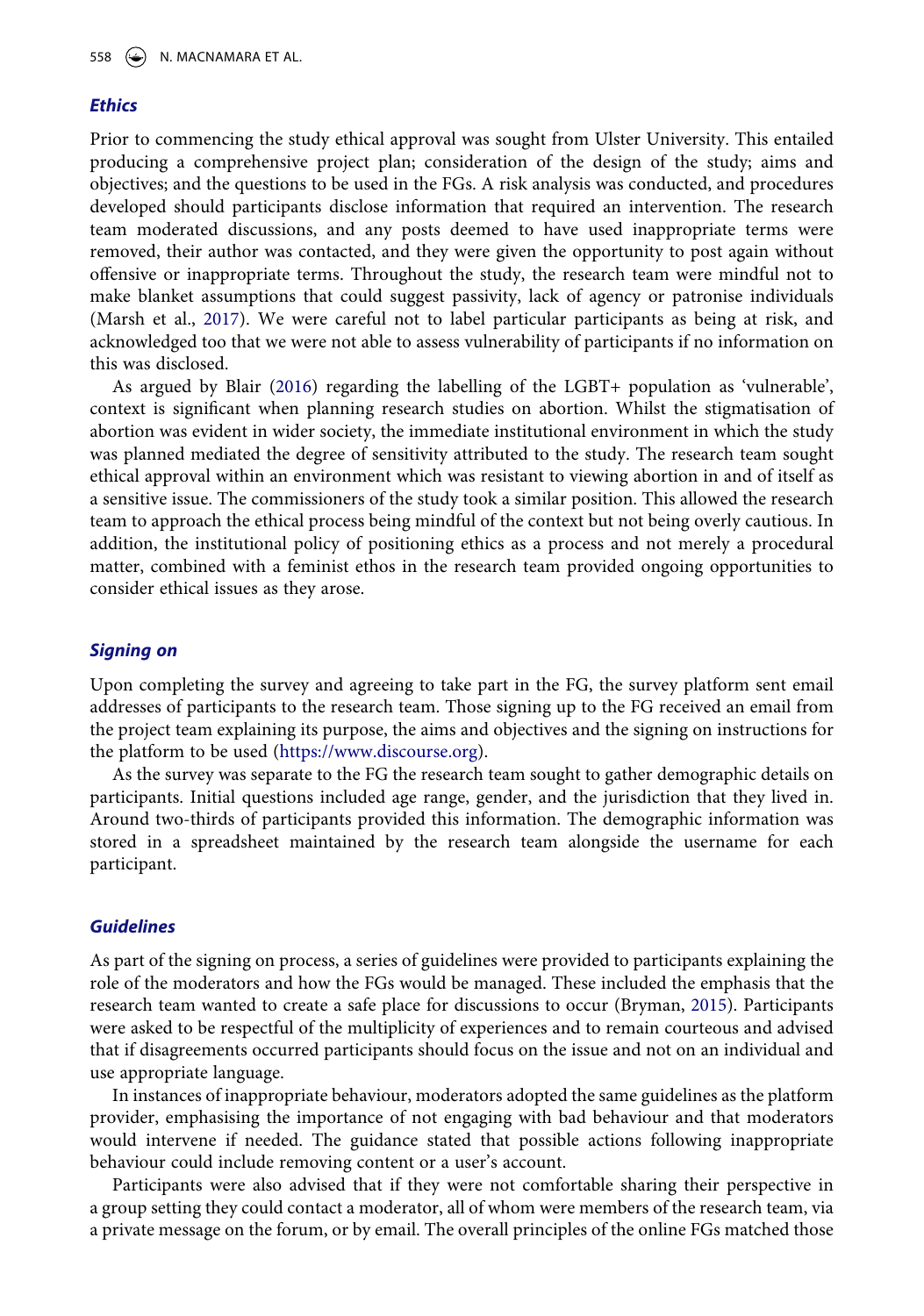of face to face groups in terms of setting out boundaries, moderator intervention and confidentiality (Bryman, [2015\)](#page-14-0).

#### *Platform*

The research team chose the platform Discourse (an open-source discussion platform) as it provided key components required for the study, specifically that:

- Its security settings are high.
- The design is user-friendly and accessible allowing for instance, for assistive screen reader technology to 'read' the content.
- It allowed the moderating team options such as sending private messages to participants.
- It allowed users to interact with one another via their user handle (@username1), sending specific notifications via email to the person they were in conversation with.
- It allowed the moderators to address the group (@group1) who would all be notified via email of the post the moderators wished them to see.
- It had an alert system for posts that may be problematic which participants could use.
- It could be accessed on a range of devices including desktop computers, laptops, tablets, and mobile phones.

Although the platform's security settings are high, its default settings were not configured to enable self-contained groups and complete user anonymity. For this reason the researchers modified many of the default settings to ensure that groups were self-contained, that users' anonymity was maintained, and to ensure effective moderation. The platform was then tested amongst the research team over a two-week period and further settings were modified as required to ensure instructions were clear and the functionality met the study requirements.

#### *Focus group structure*

Having signed on to the focus group, participants were asked to discuss a series of open-ended questions. Participants were organised into five self-enclosed groups of 7–11 members on a staggered basis as participants signed in. In terms of frequency of participation, the moderators suggested participants could log in once a day to contribute. Participants could also return to earlier questions, expand on their thoughts and view contributions from other group members. If desired, participants could choose a 'Tracking' option to receive notifications if others replied to their comment or mentioned them in a conversation.

After posting the engagement guidelines in the common area of the forum the moderating team (MacNamara, Bloomer, Pierson) each took responsibility for leading one/two groups. To build rapport each moderator introduced themselves, provided a brief career history and personal interests. This also served to communicate that the research team were highly experienced in qualitative research methods and knowledgeable about the subject area. Again, this spoke to the practice used in face to face groups in building rapport between the research team and participants (Bryman, [2015\)](#page-14-0).

To begin discussions, moderators posted a vignette related to a case of a woman in NI who had been denied an abortion on grounds of fatal foetal abnormality. The case had attracted significant attention regionally and nationally and also bore resemblance to cases in the ROI. Due to the profile of the case the research team felt this would be an appropriate way to begin the discussion. Participants were provided with a brief overview of the case and asked:

What are your views on this case? Should individual cases be used to change the law? Was this case more welcome to politicians because it was seen as a 'deserving' case?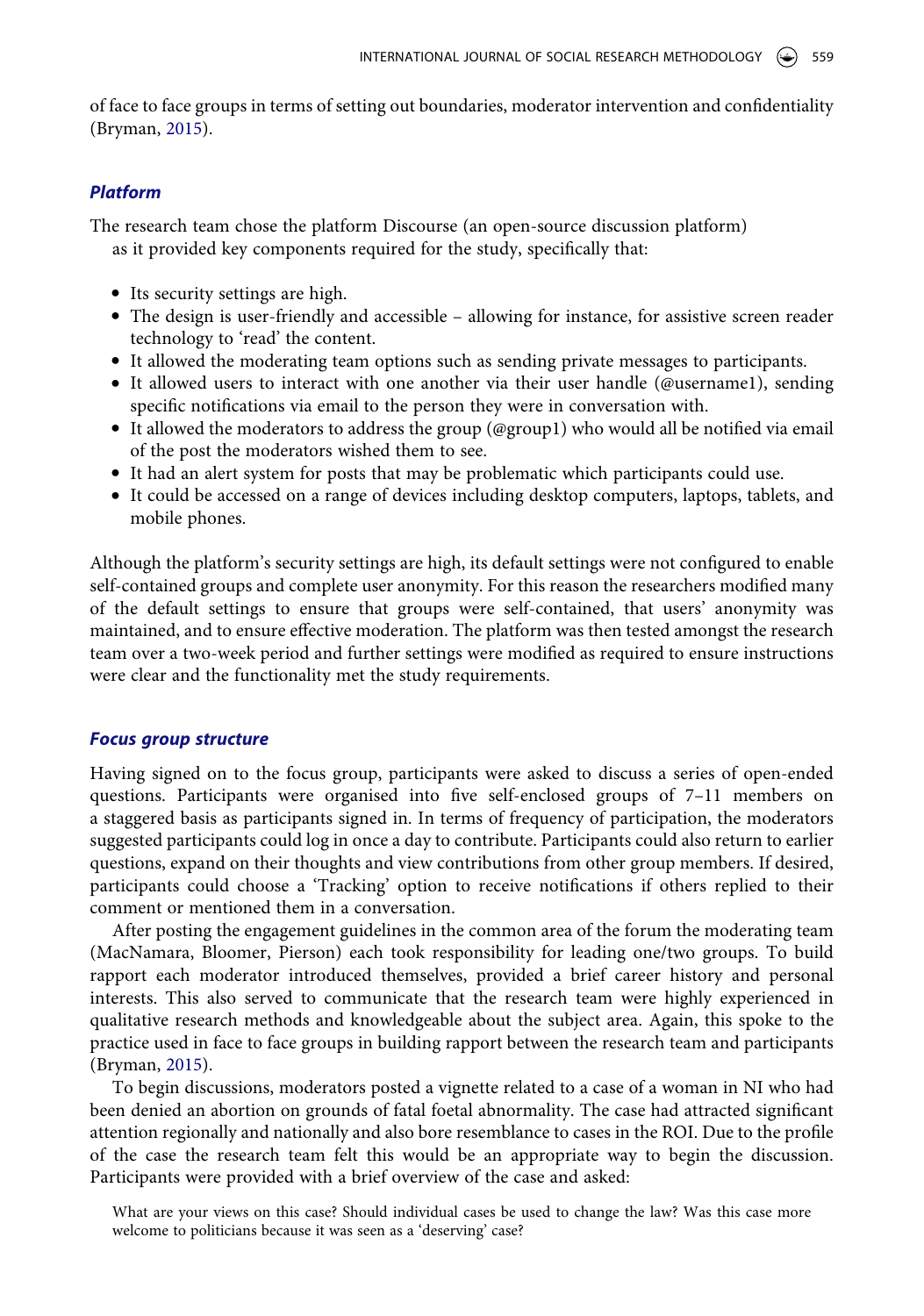The first question prompted input from participants expressing a spectrum of views on abortion although two of the five groups needed a reminder post before discussion started. On occasion the moderator intervened to draw out views on comments, asking participants to expand on particular points. When discussions appeared to come to a natural conclusion, a moderator intervened to reflect back on the discussions. This served to summarise the issues raised and to assess if any further points could be added (Rupert et al., [2017](#page-14-21)).

The forum functionality meant that each group member could only see the common area and their own group's posts. The moderators could view and manage each group that they were assigned to, and the common area. Only moderators could private message participants, i.e. participants did not have the option to private message other participants.

The moderators had no indication of the views of group members on abortion before allocating them to groups. Once the initial five groups were established any further latecomers were added to one of the pre-existing five groups. This meant that they could 'catch up' on discussion by reading the previous posts. When new members were added to a pre-existing group a moderator would post a general welcome to new member(s) and a request to contribute, as and when the new members felt able. This ability to add members to pre-existing groups was a distinct advantage of the asynchronous online method. New members that joined after the initial week were added to the groups that had been established most recently to ensure that they were not joining groups whose discussions were already well developed.

Although the quantitative section of the survey had requested that only those with direct experience of abortion proceed to the online focus group section, the discussion of the initial case made clear that some participants may not have had direct experience of abortion. The moderators decided, therefore, to focus on general discussion points in the initial groups and to transfer members into subsequent experience/no experience groups once more general discussion points had been covered. The moderators also took extra care with people who discussed direct experience in the initial groups. This extra care took the form of moderator posts thanking individuals for their contribution and, if necessary, private messages to individuals thanking them for their contributions and checking in on their wellbeing.

For those in the subsequent groups without direct experience, the moderators decided to ask about their views on the role of trade unions. This included providing preliminary findings from the survey and asking for views on these. For those with direct experience, the questions were more specifically related to their own experiences, asking for instance, if they had disclosed in the workplace, the workplace response, and if it could have been handled differently.

As the study progressed it was evident that the dynamic in the direct experience group was markedly different from the five mixed initial groups. It was extremely supportive, with participants displaying real willingness to engage with the nuance of each other's experiences.

#### *Interaction patterns*

In terms of the pace of discussion and involvement of participants, the timeframe for the FGs extended over several days per question. Within each initial group the same format was followed which included the following interventions from moderators with gaps of 1–4 days depending on group dynamics:

- Posting the initial case study and asking for participants' views on same
- Posting a reminder if necessary
- Responding to initial individual posts by thanking them and asking a follow up question if necessary
- Allowing any participant interactions to evolve and run their course, only intervening if someone used inappropriate language or if the 'mood' turned from discussion of the issues to making issues personal, e.g.,, telling someone their viewpoint was 'clichéd'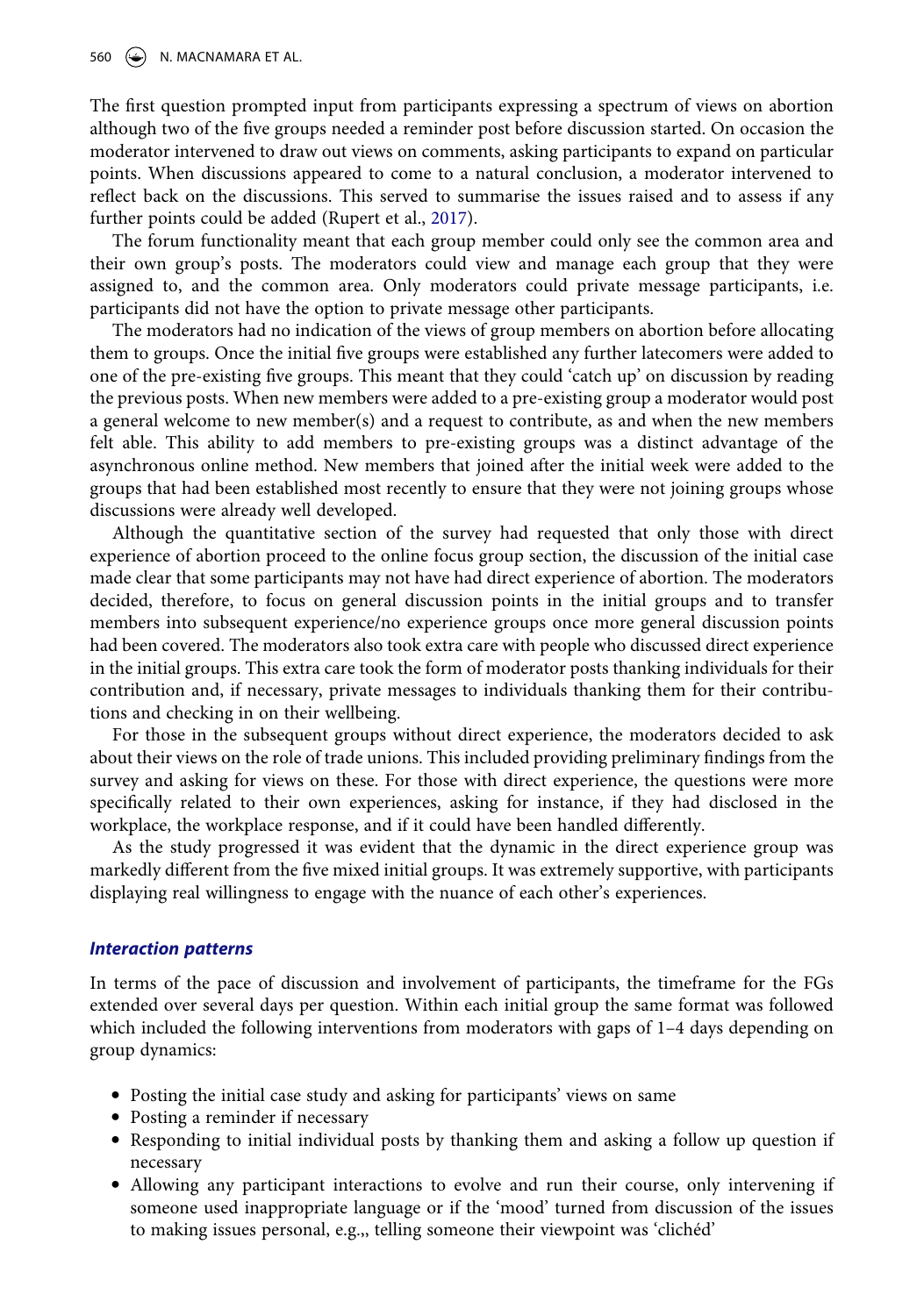- Using @username tags to thank those who had contributed and to directly ask those who had not contributed thus far if they had any thoughts
- Using the @groupname tag to address the group as a whole for example, to summarize key issues raised during the initial stage and asking if anyone had further issues they would like to raise
- Finishing by thanking all the participants and reminding them to answer the experience/no experience question posted to the common area.

The ability to tag individual participants and to tag the group name, which generated email alerts to participants, was a key advantage. As with face to face FGs three key dynamics could be observed. Firstly, some participants did not contribute to the focus group or contributed very little whereas others dominated the discussion. Moderators could see login times, views and time spent on the forum by various users and therefore could identify and engage with those who were logging in but not posting, as well as those who were not logging in. Secondly, once participants became aware of each other's viewpoints they would either 'boost' one another or very clearly disagree with one another. Finally, as participants moved from simply addressing one another by username to tagging one another (triggering a notification), a separate interesting dynamic emerged where a user would tag a moderator and request that the discussion move on from its current direction to also consider a thus far unexplored aspect, e.g., how socioeconomic inequalities affect access to abortion and healthcare. Moderators read this as instances of when a participant perhaps felt they wanted 'out' of the current interactions without offending other participants. This was a welcome development and indicated that efforts by moderators to establish and maintain good rapport with participants were working.

As noted above, one particular concern with using online FGs to research culturally sensitive topics relates to how researchers should engage with a participant who is clearly distressed. A criticism of online methods is that it is difficult to read non-verbal cues and sufficiently gauge the mood of the group (Hesse-Biber & Griffin, [2013](#page-14-3)). This certainly has merit insofar as someone may be very distressed and decide not to post, therefore giving no indication to the moderator of their distress. Each group's moderator took care to remind participants, as appropriate, that they could be contacted via private message and also provided individual email addresses as means of contact. The moderating team assert that this was a useful function, although it may not have captured all of those in distress.

That said, contributions to the forum also clearly featured some non-verbal cues through symbols and various textual methods. Examples include the use of caps to indicate anger or importance, inverted quotation marks '' often used to indicate disbelief or a lack of faith in a term, a dotted line to indicate a pause or a degree of uncertainty, an exclamation mark used for a wide variety of reasons, and brackets to indicate a related but perhaps less relevant point. To interpret their meaning, each of these has to be read in the context of the overall post, with some remaining fairly ambiguous but others clearer. For example, one participant, who moderators named participant R, used caps in a way which clearly indicated anger and distress. Their posts were lengthy, detailing their negative direct experience of abortion, and at times they misinterpreted or did not take account of the context of the preceding discussion. This clearly confused or irritated some participants though on the whole the other participants were very considerate.

The private message function was a distinct advantage of the online method. It allowed moderators to offer support to those who needed it and to explain to other participants, who contravened the appropriate language policy of the forum, why a particular post had been removed. The private message function allowed for these difficult interactions, away from the group setting, which caused less embarrassment and thus less jeopardized the researcher–participant relationship. The moderating team posted general reminders that inappropriate posts had been removed, sending a clear signal to all participants that action had been taken to deal with such posts.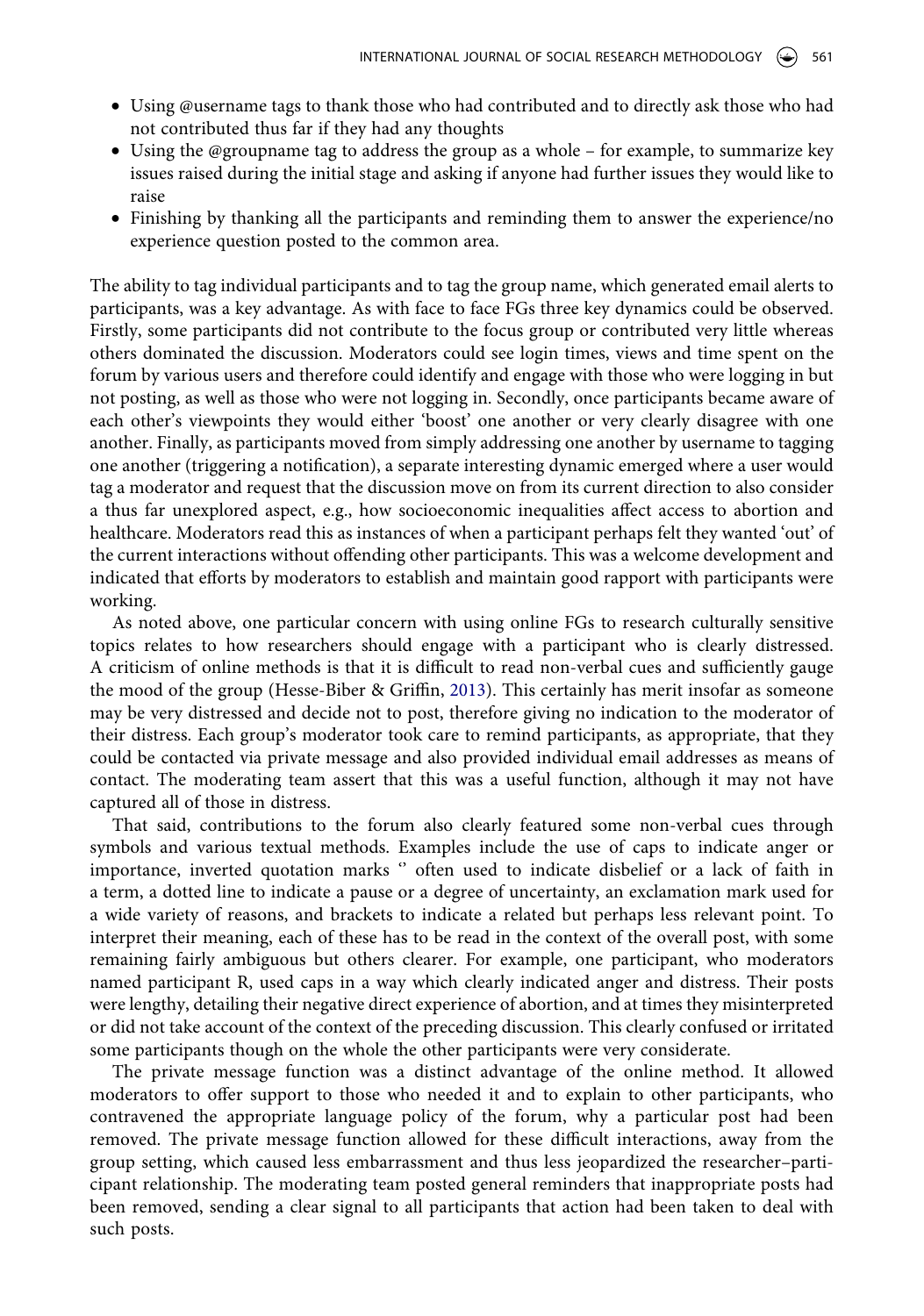562  $\left(\rightarrow\right)$  N. MACNAMARA ET AL.

Using an online method to research a culturally sensitive topic can therefore be advantageous insofar as participants may take some time before responding to a post which irritates them and they may be more considerate as a result. On the flip side, as was the case with two participants in this study, people who hold quite strong views on culturally sensitive topics exhibited behaviour which could be interpreted as an unwillingness to listen to others or practice self-restraint.

### **Conclusion**

To summarise, in this study we found that the advantages of using an asynchronous text-based online focus group to research culturally sensitive topics were numerous. Many of these may be relevant for the challenges presented in conducting primary research during the Covid-19 pandemic. In general terms, we identified that geographical distances are overcome; different work schedules can be accommodated; the private message function allows moderators to manage difficult interactions in a private space; and remedial strategies can be employed if the initial sample is not what is expected e.g., the subsequent divide between direct and no direct experience in this study.

In terms of the requirements for researching culturally sensitive topics, the anonymity afforded by the forum can facilitate self-disclosure in a safer space, relatively speaking. The longer time period for text-based asynchronous online FGs means that latecomers can be added to pre-existing groups and users can take the time to read previous posts and engage in a multi-layered manner. Additionally, the relatively slow pace of an asynchronous forum means that the mood can be assessed and responded to as it evolves. The slower pace encourages the self-reflective construction of meaning on the part of participants, and possible 'opinion change/evolution'. This is particularly relevant for culturally sensitive issues such as abortion whose sensitivity is a result of processes of stigmatisation such as over-simplification, misinformation as to its incidence in a population, and discrimination (Kumar et al., [2009\)](#page-14-10). By participating in a forum which allowed for open discussion of what is often perceived as a culturally sensitive topic, the study participants themselves, to some extent, normalised the experiences they recounted and possibly reduced associated stigma (Marsh et al., [2017\)](#page-14-14). From a research perspective, in line with the conclusions of Tates et al. ([2009\)](#page-14-1), we concur that the textual data obtained from an online focus group is very layered and rich in both direct and indirect meaning and the internet can be employed to provide enhanced access to sensitive topics (Jamison et al., [2018\)](#page-14-4).

Of the three participants who responded to the question regarding the usefulness of the forum, all unequivocally stated that they felt it was beneficial and contributed to the further development of nuanced viewpoints, thus supporting the view that such explorations of difficult topics may allow opportunities for personal growth (Merrill et al., [2016\)](#page-14-18).

In terms of disadvantages, moderating tasks, although not particularly time-consuming in and of themselves, required a longer time period than had been anticipated. The combination of being 'oncall' and the culturally sensitive nature of the subject matter meant that the moderators experienced the process as quite tiring and at times emotionally draining. As noted in other studies (Dempsey et al., [2016](#page-14-13); Klein et al., [2010](#page-14-12)), the potential of distress amongst participants was an ongoing concern throughout the present study, with moderators being mindful of how distress could be best identified, monitored and managed. Participants who held very strong views on the topic needed to be adequately cared for and supported. This online moderation process elongates the role of the researcher, moving the role away from the time limited focus group scenario to a lengthier time frame, in the case of this study, over a three week period. Moderation extended the emotional burden on the researchers and this issue will need to be factored in if other researchers consider using similar methods. If resources allow, it would be beneficial to spread out the moderation tasks to as many of the research team as possible to minimise researcher fatigue. Additionally, dealing with 'lurkers', participants logging in but not contributing, was absent in our moderator guidelines and should be addressed in future studies.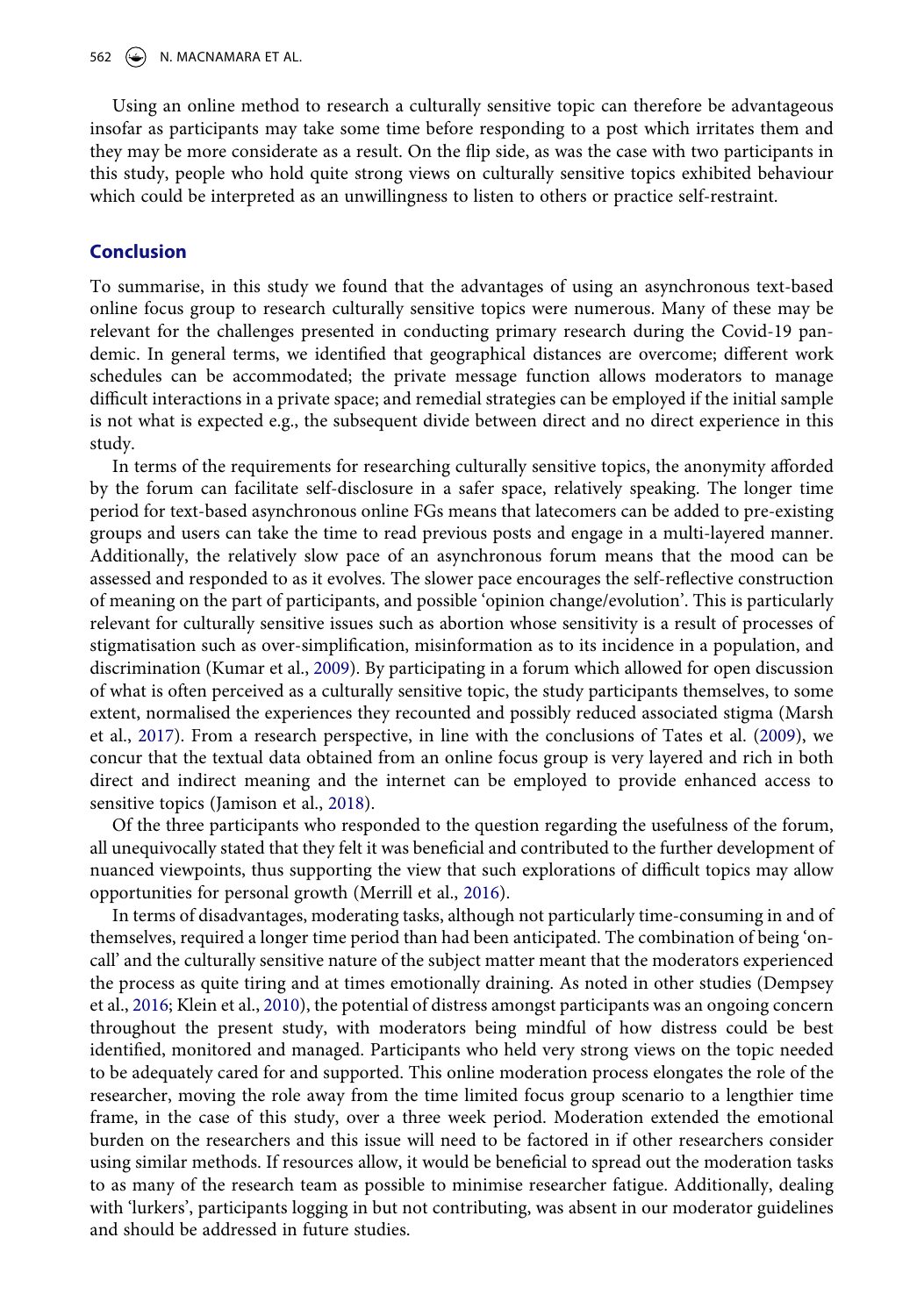We conclude that the method of text-based asynchronous online FGs was appropriate for both the topic of the study and for the profile of the participants. Whilst limitations were identified several of these can be mediated by revision of moderator guidelines. We adopted this methodology largely due to logistical constraints. However, on reflection, we have concluded that three key elements, integral to the process itself – namely relative safety, longer time period, and slower pace – can contribute to opinion change/evolution. These are particularly pertinent where processes of stigmatisation regarding an issue are centred on over-simplification, misinformation as to the incidence of the issue in a population, and discrimination.

#### **Disclosure statement**

No potential conflict of interest was reported by the authors.

### **Funding**

Funded by Unite the Union, Unison, GMB, CWU Ireland and Mandate

#### **Notes on contributors**

*Noirin MacNamara* is a Data Analyst in Technological University Dublin. Her research focuses on reproductive justice and feminist political theory. @noirinmac

*Danielle Mackle* is a Lecturer in Social Work at the School of Applied Social and Policy Sciences at Ulster University. Danielle's research interests include the human development and well-being of the LGBTQ+ community, separated young people and refugee and asylum seeking people. Danielle has a keen interest in reproductive justice and has written with colleagues on issues relating to FGM and abortion policy. @MackleDanielle

*Johanne Devlin Trew* is Course Director of Social Policy at Ulster University. Her research focuses on migration, racism and digital applications of qualitative methodologies. @jd\_trew

*Claire Pierson* is a Lecturer in Gender Politics at the University of Liverpool. She specialises in reproductive rights and activism and women, peace and security. @piersonclaire

*Fiona Bloomer* is a Senior Lecturer in Social Policy at Ulster University. She has written extensively on abortion policy in and is co-author of a newly published book Reimagining Global Abortion Politics. @DrBloomer

#### **ORCID**

Noirin MacNamara **http://orcid.org/0000-0002-6220-571X** Danielle Mackle **http://orcid.org/0000-0001-7638-6200** Johanne Devlin Trew D http://orcid.org/0000-0003-4563-1239 Claire Pierson **b** http://orcid.org/0000-0003-0961-7157 Fiona Bloomer **b** http://orcid.org/0000-0003-3347-6403

#### **References**

- <span id="page-13-2"></span>Altshuler, A. L., Storey, H. L. G., & Prager, S. W. ([2015](#page-7-0)). Exploring abortion attitudes of US adolescents and young adults using social media. *Contraception*, *91*(3), 226–233. [https://doi.org/10.1016/j.contraception.2014.](https://doi.org/10.1016/j.contraception.2014.11.009) [11.009](https://doi.org/10.1016/j.contraception.2014.11.009)
- <span id="page-13-1"></span>Badger, K., Royse, D., & Moore, K. ([2011](#page-6-0)). What's in a story? A text analysis of burn survivors' web-posted narratives. *Social Work in Health Care*, *50*(8), 577–594. <https://doi.org/10.1080/00981389.2011.592114>
- <span id="page-13-0"></span>Biedermann, N. [\(2018](#page-4-0)). The use of Facebook for virtual asynchronous focus groups in qualitative research. *Contemporary Nurse*, *54*(1), 26–34. <https://doi.org/10.1080/10376178.2017.1386072>
- <span id="page-13-3"></span>Blair, K. L. ([2016](#page-8-0)). Ethical research with sexual and gender minorities. In A.E. Goldberg (Ed.), *The SAGE Encyclopedia of LGBTQ Studies*, (pp.375–380). SAGE Publications, Inc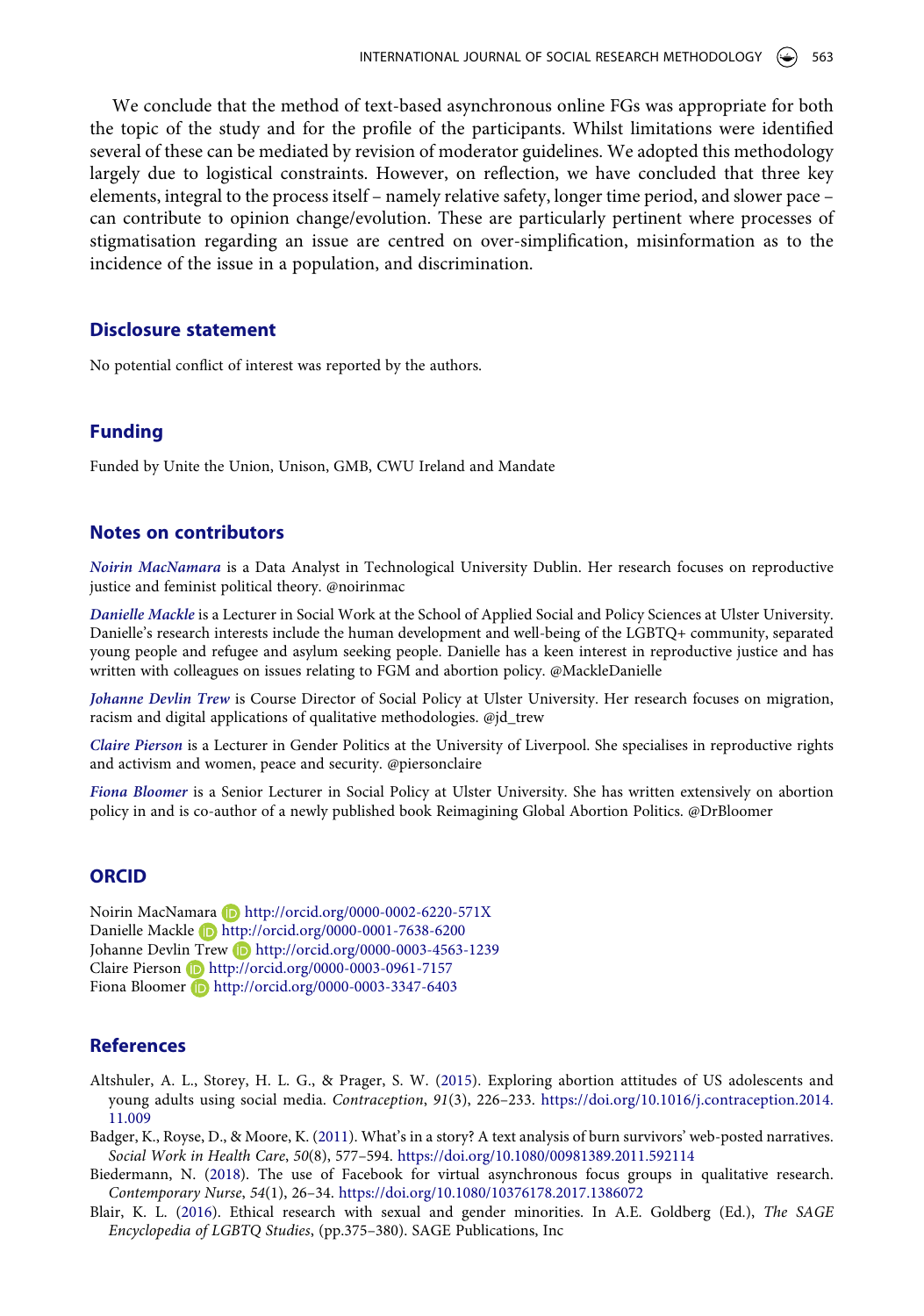564  $\bigodot$  N. MACNAMARA ET AL.

- <span id="page-14-11"></span>Bloomer, F., Devlin-Trew, J., Pierson, C., MacNamara, N., & Mackle, D. ([2017b](#page-4-1)). *Abortion as a workplace issue: Trade union survey - North And South Of Ireland*. UNITE the Union, Unison, Mandate Trade Union, the CWU Ireland, the GMB, Alliance for Choice, Trade Union Campaign to Repeal the 8th.
- <span id="page-14-6"></span>Bloomer, F., O'Dowd, K., & Macleod, C. [\(2017a](#page-4-2)). Breaking the silence on abortion: The role of adult community abortion education in fostering resistance to Norms. *Culture, Health & Sexuality*, *19*(7), 709–722. [https://doi.org/](https://doi.org/10.1080/13691058.2016.1257740) [10.1080/13691058.2016.1257740](https://doi.org/10.1080/13691058.2016.1257740)
- <span id="page-14-8"></span>Bloomer, F., Pierson, C., & Estrada-Claudio, S. ([2018](#page-4-3)). *Reimagining global abortion politics: A social justice perspective*. Policy Press.
- <span id="page-14-20"></span>Boydell, N., Fergie, G., McDaid, L., & Hilton, S. [\(2014](#page-5-0)). Avoiding pitfalls and realising opportunities. *International Journal of Qualitative Methods*, *13*(1), 206–223. <https://doi.org/10.1177/160940691401300109>
- <span id="page-14-0"></span>Bryman, A. ([2015](#page-3-0)). *Social research methods*. Oxford University Press.
- <span id="page-14-13"></span>Dempsey, L., Dowling, M., Larkin, P., & Murphy, K. [\(2016](#page-5-1)). Sensitive interviewing in qualitative research. *Research in Nursing and Health*, *39*(6), 480–490. <https://doi.org/10.1002/nur.21743>
- <span id="page-14-22"></span>Fox, F. E., Morris, M., & Rumsey, N. ([2007](#page-5-2)). Doing synchronous online focus groups with young people. *Qualitative Health Research*, *17*(4), 539–547. <https://doi.org/10.1177/1049732306298754>
- <span id="page-14-26"></span>Francome, C., & Savage, W. [\(2011](#page-7-0)). Attitudes and practice of gynaecologists towards abortion in Northern Ireland. *Journal of Obstetrics and Gynaecology*, *31*(1), 50–53. <https://doi.org/10.3109/01443615.2010.522273>
- <span id="page-14-3"></span>Hesse-Biber, S., & Griffin, A. J. ([2013](#page-3-1)). Internet-mediated technologies and mixed methods research. *Journal of Mixed Methods Research*, *7*(1), 43–61. <https://doi.org/10.1177/1558689812451791>
- <span id="page-14-4"></span>Jamison, J., Sutton, S., Mant, J., & De Simoni, A. [\(2018](#page-3-2)). Online stroke forum as source of data for qualitative research. *BMJ Open*, *8*(3), e020133.<https://doi.org/10.1136/bmjopen-2017-020133>
- <span id="page-14-12"></span>Klein, H., Lambing, T. P., Moskowitz, D. A., Washington, T. A., & Gilbert, L. K. [\(2010\)](#page-4-4). Recommendations for performing internet-based research on sensitive subject matter with 'hidden' or difficult-to-reach populations. *Journal of Gay & Lesbian Social Services*, *22*(4), 371–398. <https://doi.org/10.1080/10538720.2010.491742>
- <span id="page-14-10"></span>Kumar, A., Hessini, L., & Mitchell, E. M. H. [\(2009](#page-4-5)). Conceptualising abortion stigma. *Culture, Health and Sexuality*, *11*(6), 625–639. <https://doi.org/10.1080/13691050902842741>
- <span id="page-14-23"></span>Madge, C., & O'Connor, H. [\(2002\)](#page-5-3). Online with e-mums. *Area*, *34*(1), 92–102. [https://doi.org/10.1111/1475-4762.](https://doi.org/10.1111/1475-4762.00060) [00060](https://doi.org/10.1111/1475-4762.00060)
- <span id="page-14-14"></span>Marsh, C. A., Browne, J., Taylor, J., & Davis, D. [\(2017](#page-5-4)). A researcher's journey. *Women and Birth*, *30*(1), 63–69. <https://doi.org/10.1016/j.wombi.2016.07.003>
- <span id="page-14-15"></span>McAdams, D. ([2006](#page-5-5)). The redemptive self. *Research in Human Development*, *3*(2–3), 81–100. [https://doi.org/10.1080/](https://doi.org/10.1080/15427609.2006.9683363) [15427609.2006.9683363](https://doi.org/10.1080/15427609.2006.9683363)
- <span id="page-14-17"></span>McLean, K. C., Pasupathi, M., & Pals, J. L. ([2007](#page-5-6)). Selves creating stories creating selves. *Personality and Social Psychology Review*, *11*(3), 262–278. <https://doi.org/10.1177/1088868307301034>
- <span id="page-14-18"></span>Merrill, N., Waters, T. E. A., & Fivush, R. ([2016](#page-5-7)). Connecting the self to traumatic and positive events. *Memory*, *24*  (10), 1321–1328. <https://doi.org/10.1080/09658211.2015.1104358>
- <span id="page-14-19"></span>Nicholas, D. B., Lach, L., King, G., Scott, M., Boydell, K., Sawatzky, B. J., Reisman, J., Schippel, E., & Young, N. L. ([2010](#page-5-2)). Contrasting internet and face-to-face focus groups for children with chronic health conditions. *International Journal of Qualitative Methods*, *9*(1), 105–121. <https://doi.org/10.1177/160940691000900102>
- <span id="page-14-5"></span>Paechter, C. [\(2012](#page-3-3)). Researching sensitive issues online. *Qualitative Research*, *13*(1), 87–106. [https://doi.org/10.1177/](https://doi.org/10.1177/1468794112446107) [1468794112446107](https://doi.org/10.1177/1468794112446107)
- <span id="page-14-16"></span>Pasupathi, M., McLean, K. C., & Weeks, T. ([2009](#page-5-8)). To tell or not to tell. *Journal of Personality*, *77*(1), 89–123. [https://](https://doi.org/10.1111/j.1467-6494.2008.00539.x) [doi.org/10.1111/j.1467-6494.2008.00539.x](https://doi.org/10.1111/j.1467-6494.2008.00539.x)
- <span id="page-14-7"></span>Pierson, C., & Bloomer, F. ([2017](#page-4-6)). Macro-and micro-political vernaculizations of rights: Human rights and abortion discourses in Northern Ireland. *Health and Human Rights*, *19*(1), 173–185. [https://www.hhrjournal.org/2017/06/](https://www.hhrjournal.org/2017/06/macro-and-micro-political-vernaculizations-of-rights-human-rights-and-abortion-discourses-in-northern-ireland/) [macro-and-micro-political-vernaculizations-of-rights-human-rights-and-abortion-discourses-in-northern](https://www.hhrjournal.org/2017/06/macro-and-micro-political-vernaculizations-of-rights-human-rights-and-abortion-discourses-in-northern-ireland/)[ireland/](https://www.hhrjournal.org/2017/06/macro-and-micro-political-vernaculizations-of-rights-human-rights-and-abortion-discourses-in-northern-ireland/)
- <span id="page-14-9"></span>Pierson, C., & Bloomer, F. ([2018\)](#page-4-3). Anti-abortion myths in political discourse. In C. McQuarrie, C. Pierson, F. Bloomer, & S. Shettner (Eds.), *Crossing troubled waters: Abortion in Ireland, Northern Ireland, and Prince Edward Island* (pp. 184–213). UPEI Island Studies Press.
- <span id="page-14-2"></span>Rezabek, R. J. [\(2000](#page-3-4)). Online focus groups. *Forum: Qualitative Research*, *1*(1), Art.18. [http://dx.doi.org/10.17169/fqs-](http://dx.doi.org/10.17169/fqs-1.1.1128)[1.1.1128](http://dx.doi.org/10.17169/fqs-1.1.1128)
- <span id="page-14-21"></span>Rupert, D. J., Poehlman, J. A., Hayes, J. J., Ray, S. E., & Moultrie, R. R. [\(2017\)](#page-5-9). Virtual versus in-person focus groups. *Journal of Medical Internet Research*, *19*(3), e80.<https://doi.org/10.2196/jmir.6980>
- <span id="page-14-25"></span>Schiek, D., & Ullrich, C. ([2017](#page-6-1)). Using asynchronous written online communications for qualitative inquiries. *Qualitative Research*, *17*(5), 589–597. <https://doi.org/10.1177/1468794117690216>
- <span id="page-14-24"></span>Stewart, K., & Williams, M. ([2005](#page-6-2)). Researching online populations. *Qualitative Research*, *5*(4), 395–416. [https://doi.](https://doi.org/10.1177/1468794105056916) [org/10.1177/1468794105056916](https://doi.org/10.1177/1468794105056916)
- <span id="page-14-1"></span>Tates, K., Zwaanswijk, M., Otten, R., van Dulmen, S., Hoogerbrugge, P. M., Kamps, W. A., & Bensing, J. M. [\(2009](#page-3-5)). Online focus groups as a tool to collect data in hard-to-include populations. *BMC Medical Research Methodology*, *9*(1), 15–24. <https://doi.org/10.1186/1471-2288-9-15>